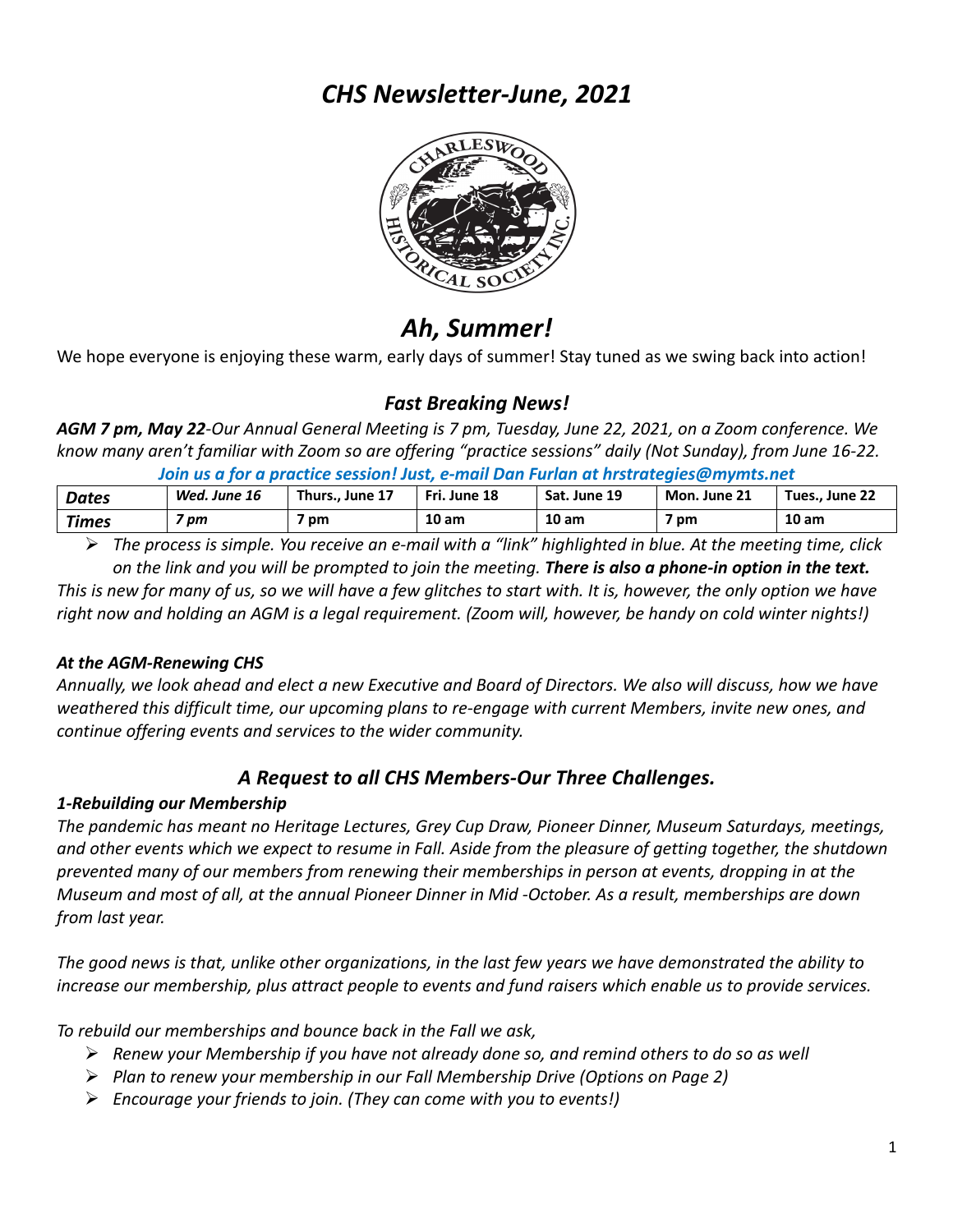Here are the options to renew your CHS membership. (Single Memberships \$15, Family \$20)

- $\checkmark$  On-line-through electronic funds transfer (e-mail to Treasurer, Dan Furlan, hrstrateges@mymts.net)
- $\checkmark$  By mail to Charleswood Historical Society (5006 Roblin Blvd. R3R 0G7)
- $\checkmark$  Contact Dan Furlan (204-232-0903) or Doug Sheppard (204-832-0810) for other options.

#### *2-A New Home for our Museum*

*The future of the building at 5006 Roblin Blvd. is not certain and we need more space. We do not charge admission, but our expenses are low, and the Museum is run completely by dedicated volunteers. We are embarking on the challenging search for a new location. That may take a long time, so we need to start now to assess the issues and opportunities involved. Give us your thoughts!* 

*To offer suggestions or help with the search call Dan Furlan 204-232-0903 or Len Van Roon Jr. 204-232-5520*

#### *3-Renewing our Board and Committees*

*Our dedicated Executive and Board of Directors need new Members with new ideas to join us. Many of us are willing to continue on committees and projects, but for some of us it is time to make room so others may step in. We'll nominate two new Board Members at the AGM, however, we still have two vacant Board positions, a Vice-Presidency, plus our current Treasurer has other obligations arising (but can stay on to coach). Here are the Committees who would welcome new members:*

- Ø *Membership-1-person to manage our membership list and 1 to assist in building memberships*
- Ø *Finance-an Assistant Treasurer*
- Ø *Communication-1 person to send out notices and/or 1 to prepare the Newsletter.*

#### *Qualifications?*

ü *A willingness to work with others.* 

*Note: We're not big on long meetings but do have some short ones from time to time.*

*Please consider helping with a committee or the Board. Many hands make light work! The Executive and Board Members have their e-mails listed on the website, but you could also contact those listed below:*

| Doug Sheppard-204-832-0810    | Lois Caron 204-837-3155    | Dan Furlan 204-232-0903    |
|-------------------------------|----------------------------|----------------------------|
| Eileen MacDonald-204-489-0482 | Gwen Jamieson 204-888-2150 | Deanne Coombs 204-837-2312 |

*On our website-We are planning to enhance the website with,*

- Ø *A virtual "Welcome to CHS", a brief visual introduction to the Charleswood Historical Society.*
- Ø *A virtual "Tour of the Museum" to highlight key artifacts and displays plus invite visitors. (We currently Offer Museum tours by appointment and have all the required precautions in place). Call Gwen 204-888-2150. (Conditions permitting, there may be an Ice Cream Day this Summer!)*

*Targets for the Fall (Conditions permitting as soon as permissible, we are planning for "in-person" events.)*

- Ø *CHS Members Picnic at Caron Park-normally in June, but perhaps August/September?*
- Ø *Doors Open Winnipeg-planned for September 11 & 12. Planned but not confirmed.*
- Ø *Heritage Lecture Series-we hope to resume our Heritage Lectures , 7 pm, 1st Mondays each month.*
- Ø *Pioneer Dinner, Sunday, October 17, we hope.*

#### **From the Museum**

We have a provincial grant to upgrade our displays, so stay tuned. We are also pleased to have hosted several private Museum tours recently, (Those interested can contact Gwen Jamieson at 204-888-2150 to arrange one